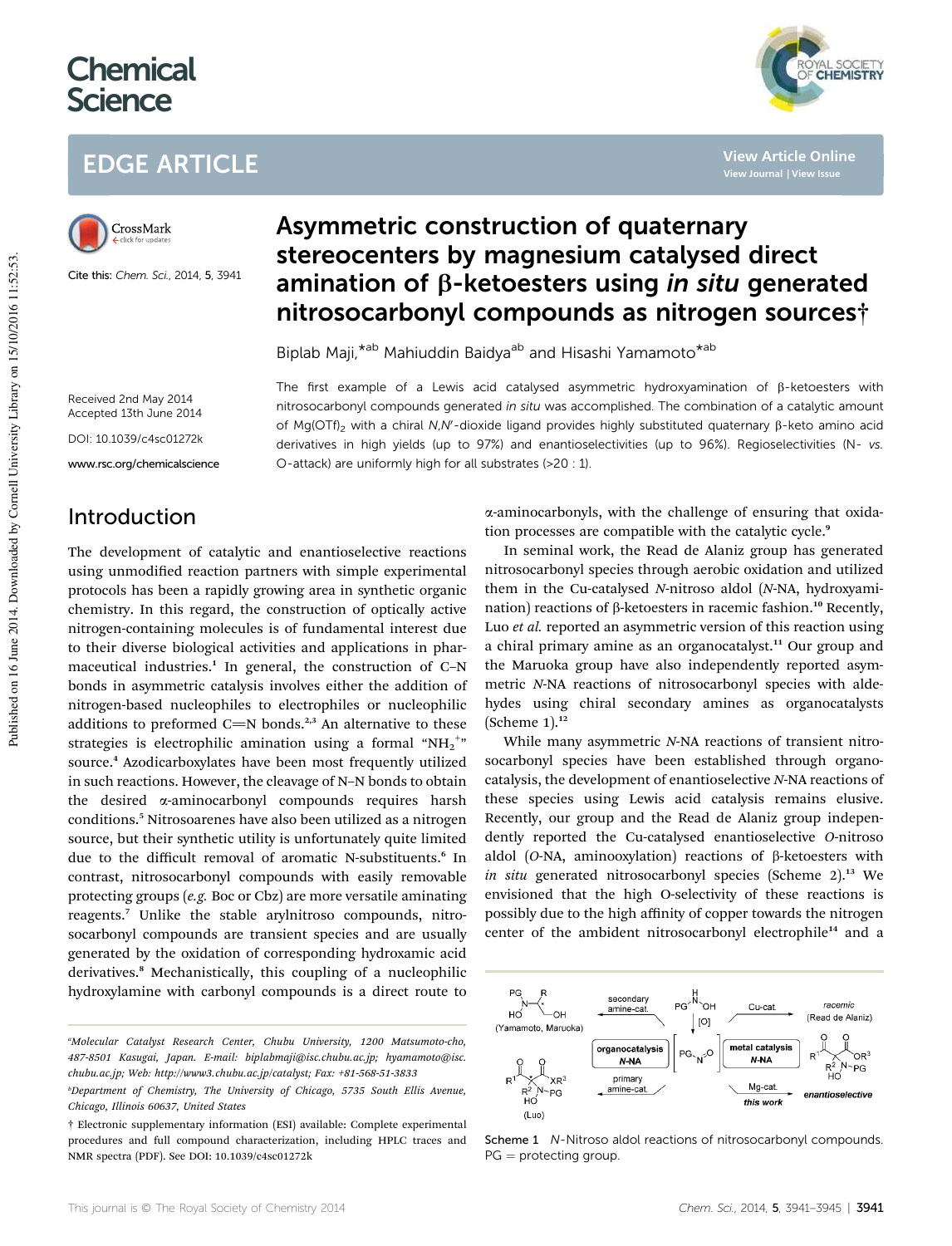

Scheme 2 O-Nitroso aldol reactions of nitrosocarbonyl compounds and the tuning of the regioselectivities using oxophilic metal centered Lewis acids.  $PG =$  protecting group. For L1 see Table 1.

judicial choice of an oxophilic Lewis acid should switch the chemo-selectivity to *N*-NA (Scheme 2).<sup>15</sup> Herein, we report the Mg(OTf)<sub>2</sub>-catalysed enantioselective  $\alpha$ -amination of  $\beta$ -ketoesters with N-protected hydroxyl amines as a nitrogen source and  $MnO<sub>2</sub>$  as an oxidant (Scheme 1).<sup>16</sup> This novel method allows the asymmetric construction of quaternary stereocenters in high yields and enantioselectivities *en route* to a diverse array of  $\beta$ -keto and  $\beta$ -hydroxy amino acid derivatives.

Table 1 Optimization of the reaction conditions*<sup>a</sup>*

#### Results and discussion

We commenced our investigation using  $\beta$ -ketoester 1a as model substrate with the oxophilic magnesium salt  $Mg(OTf)$ <sub>2</sub> as a catalyst in combination with commercially available bisoxazoline ligands (Table 1). To our delight, when a solution of readily available *N*-Boc-hydroxylamine 2a was slowly injected into a mixture of 10 mol% of  $Mg(OTf)$ <sub>2</sub> and 12 mol% of PhBox ligand L1 in the presence of substrate 1a and oxidant  $MnO<sub>2</sub>$  in  $CH<sub>2</sub>Cl<sub>2</sub>$ at room temperature, the aldol reaction proceeded with high regioselectivity  $(3:4 = 15:1)$  and smoothly delivered the desired product 3a in an 86% isolated yield. However, the asymmetric induction was very poor (entry 1). Replacing ligand L1 with L2 did not improve the outcome. The use of the chiral *N,N'*-dioxide ligand L3 developed by Feng<sup>17</sup> exclusively delivered *N*-NA product 3a in high yield (91%) and the enantioselectivity also increased to 68% (entry 3) with only 6 mol% catalyst loading. To further improve the asymmetric induction, we have modified the ester moiety of the  $\beta$ -ketoester 1. Gratifyingly, the asymmetric induction increases with the increasing steric bulk of the R group in 1 (entries 3–5) and the best result was obtained for a *t*Bu group producing 3c in 91% yield and 95% ee, without compromising the regioselectivity  $(3:4 > 20:1,$  entry 5). Thus,

| O<br>MXn (6 mol%)<br>$\circ$<br>$\circ$<br>L (7.2 mol%)<br>Boc<br>OR.<br>$MnO2$ (4.8 equiv)<br>N-Boc<br>ÓΗ<br>ΩR<br>óн<br><b>NHBoc</b><br>solvent, 23 °C, 16 h<br>$1a$ : $R = Et$<br>2a<br>1b: $R = 2,6-iPr2C6H3$<br>$3a-c$<br>$4a-c$<br>1c: $R = fBu$ |                |                                    |                |                  |                                                                                                                                              |                           |                    |
|--------------------------------------------------------------------------------------------------------------------------------------------------------------------------------------------------------------------------------------------------------|----------------|------------------------------------|----------------|------------------|----------------------------------------------------------------------------------------------------------------------------------------------|---------------------------|--------------------|
| Entry                                                                                                                                                                                                                                                  | $\mathbf{1}$   | $MX_n$                             | $\mathbf L$    | Solvent          | Yield <sup>b</sup> of 3 $(\%$                                                                                                                | $\mathbf{3}:\mathbf{4}^c$ | ee $d$ of 3 $(\%)$ |
| $1^e\,$                                                                                                                                                                                                                                                | 1a             | Mg(OTf) <sub>2</sub>               | L1             | $CH_2Cl_2$       | 86                                                                                                                                           | 15:1                      | 21                 |
| $2^e\,$                                                                                                                                                                                                                                                | 1a             | Mg(OTf) <sub>2</sub>               | L2             | $CH_2Cl_2$       | 80                                                                                                                                           | 15:1                      | $\overline{4}$     |
| 3                                                                                                                                                                                                                                                      | 1a             | $Mg(OTf)_2$                        | L <sub>3</sub> | $CH_2Cl_2$       | 91                                                                                                                                           | >20:1                     | 68                 |
| 4                                                                                                                                                                                                                                                      | 1 <sub>b</sub> | Mg(OTf) <sub>2</sub>               | L <sub>3</sub> | $CH_2Cl_2$       | 68                                                                                                                                           | >20:1                     | 83                 |
| 5                                                                                                                                                                                                                                                      | 1c             | Mg(OTf) <sub>2</sub>               | L <sub>3</sub> | $CH_2Cl_2$       | 91                                                                                                                                           | >20:1                     | 95                 |
| 6                                                                                                                                                                                                                                                      | 1c             | Mg(OTf) <sub>2</sub>               | L <sub>4</sub> | $CH_2Cl_2$       | 74                                                                                                                                           | >20:1                     | $\overline{4}$     |
| $\overline{7}$                                                                                                                                                                                                                                         | 1 <sub>c</sub> | $Mg(OTf)_{2}$                      | L <sub>5</sub> | $CH_2Cl_2$       | 74                                                                                                                                           | >20:1                     | 78                 |
| 8                                                                                                                                                                                                                                                      | 1c             | Mg(OTf) <sub>2</sub>               | L <sub>6</sub> | $CH_2Cl_2$       | 94                                                                                                                                           | >20:1                     | 20                 |
| 9 <sup>e</sup>                                                                                                                                                                                                                                         | 1 <sub>c</sub> | $Ni(OTf)_2$                        | L <sub>3</sub> | $CH_2Cl_2$       | 45                                                                                                                                           | 1:1                       | ND                 |
| $10^e$                                                                                                                                                                                                                                                 | 1c             | $Zn(OTf)_{2}$                      | L <sub>3</sub> | $CH_2Cl_2$       | 60                                                                                                                                           | 2:1                       | $\rm ND$           |
| 11 <sup>e</sup>                                                                                                                                                                                                                                        | 1 <sub>c</sub> | $Ca(OTf)_2$                        | L <sub>3</sub> | $CH_2Cl_2$       | 96                                                                                                                                           | >20:1                     | 31                 |
| $12^e$                                                                                                                                                                                                                                                 | 1c             | $Sr(OTf)_{2}$                      | L <sub>3</sub> | $CH_2Cl_2$       | 88                                                                                                                                           | 15:1                      | 43                 |
| $13^e$                                                                                                                                                                                                                                                 | 1c             | $Sc(OTf)_{3}$                      | L <sub>3</sub> | $CH_2Cl_2$       | 85                                                                                                                                           | 13:1                      | $-36$              |
| 14                                                                                                                                                                                                                                                     | 1c             | Mg(CIO <sub>4</sub> ) <sub>2</sub> | L <sub>3</sub> | $CH_2Cl_2$       | 94                                                                                                                                           | >20:1                     | 93                 |
| 15                                                                                                                                                                                                                                                     | 1c             | $Mg(NTf)_2$                        | L <sub>3</sub> | $CH_2Cl_2$       | 82                                                                                                                                           | 15:1                      | 95                 |
| 16                                                                                                                                                                                                                                                     | 1c             | Mg(OTf) <sub>2</sub>               | L <sub>3</sub> | $(CH_2Cl)_2$     | 85                                                                                                                                           | >20:1                     | 93                 |
| $17^f$                                                                                                                                                                                                                                                 | 1 <sub>b</sub> | Cu(OTf) <sub>2</sub>               | L1             | $CH_2Cl_2$       | 68                                                                                                                                           | $<$ 1:20                  | 88                 |
|                                                                                                                                                                                                                                                        |                | Ρĥ                                 | Ph<br>L1       | tBu<br>∄Bu<br>L2 | iPr<br>$\Omega$<br>ĥ<br>æ,<br>L3: $m = 0$ , $n = 1$ ; L4: $m = 1$ , $n = 1$<br><b>L5</b> : $m = 0$ , $n = 0$ ; <b>L6</b> : $m = 1$ , $n = 0$ |                           |                    |

*a* Reaction of  $\beta$ -ketoester 1 (0.1 mmol) with hydroxamic acid 2 (0.12 mmol) was carried out in the presence of metal salt MX<sub>n</sub> (0.006 mmol), ligand L (0.0075 mmol) and MnO<sup>2</sup> (0.48 mmol). *<sup>b</sup>* Yield of isolated product. *<sup>c</sup>* Isolated product ratio. *<sup>d</sup>* Determined by HPLC on chiral stationary phase. *<sup>e</sup>* 0.01 mmol of  $MX_n$  and 0.012 mmol of L were used. <sup>*f*</sup> Ref. 13a. ND = not determined.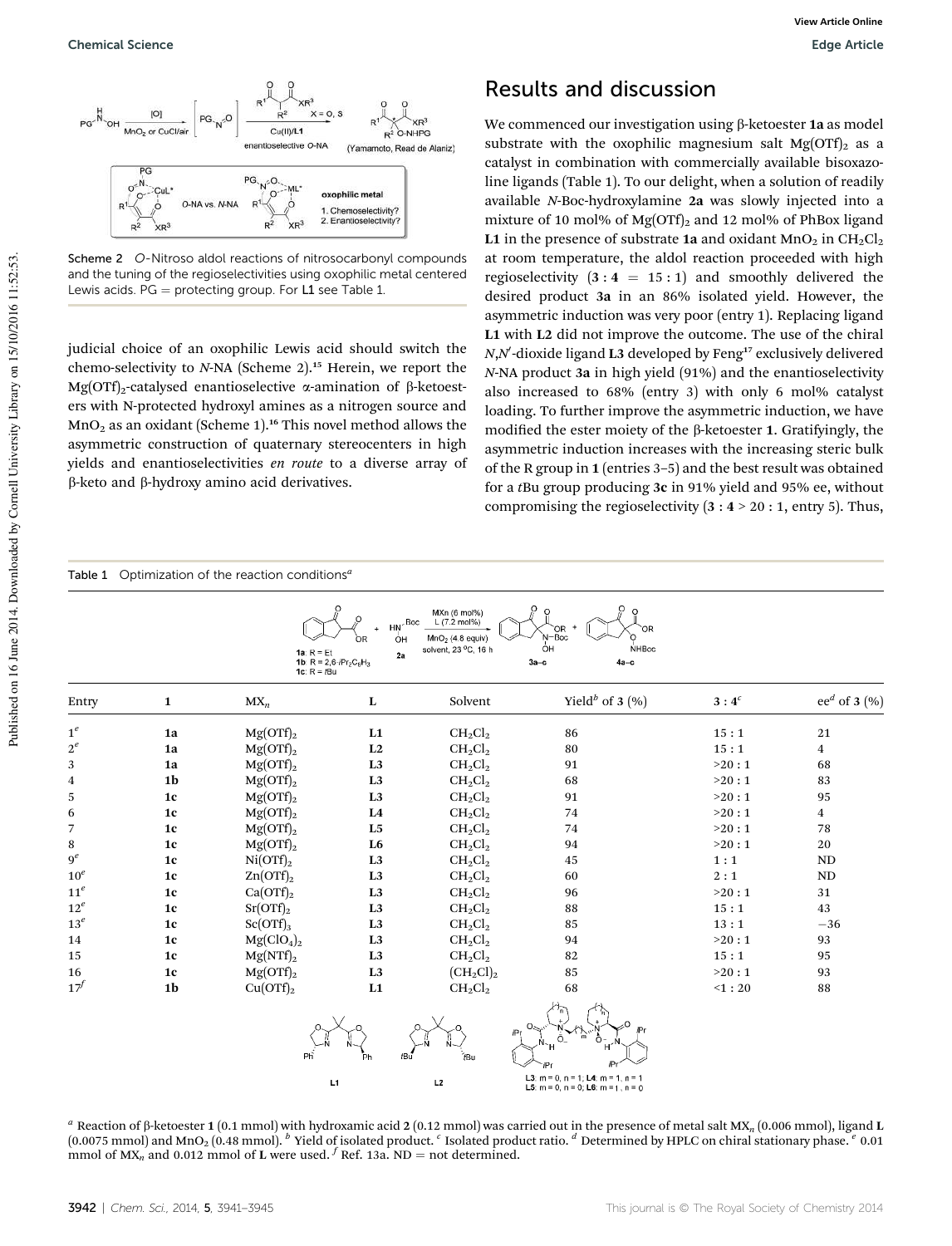

Scheme 3 Scope of the enantioselective N-nitroso aldol reaction. Reaction conditions:  $\beta$ -ketoester 1 (0.1 mmol), hydroxamic acid (0.12 mmol), Mg(OTf)<sub>2</sub> (0.006 mmol), L3 (0.0075 mmol), MnO<sub>2</sub> (0.48 mmol). The yield of the isolated products are given. The ee values were determined by HPLC on a chiral stationary phase.  $PG =$  protecting group



Scheme 4 Transformation of the hydroxyamination product: synthesis of  $\beta$ -keto and  $\beta$ -hydroxy amino acid derivatives.

*t*Bu-b-ketoesters seem to be optimal for our purpose. Further screening of other *N*,*N*<sup>*I*</sup>-dioxide ligands L4-L6 and Lewis acid catalysts (Ni-, Zn-, Ca-, Sr-, Sc-salts) with  $\beta$ -ketoester 1c was

unsatisfactory in terms of both the reactivities and selectivities (entries 6–13). Altering the counter anion of the Mg-catalyst and the reaction solvent also gave inferior results (entries 14–16). Thus,  $Mg(OTf)<sub>2</sub>$  in combination with ligand L3 was considered as the catalyst of choice. It should be noted that  $\beta$ -ketoester 1b exclusively delivered *O*-NA product 4b in 68% yield and 88% ee when  $Cu(OTf)_2$  was employed as the catalyst in combination with bisoxazoline ligand L1 under identical conditions.<sup>13a</sup>

With the optimal reaction conditions in hand, the substrate scope of this Lewis acid catalysed asymmetric *N*-NA reaction for the construction of C–N bond was explored and the results are summarised in Scheme 3. The reaction is quite general. A broad spectrum of  $\beta$ -ketoesters, cyclic as well as acyclic, could be employed to afford quaternary *N*-NA products 3 in high yields and enantioselectivities. It is worthy of note that the undesired *O*-NA products 4 were not detected in any of these cases. The cyclic b-ketoesters with substituted 1-indanone subunits (3c–f) gave uniformly high yields (88–94%) and enantioselectivities (93-95%). The  $\beta$ -ketoester with a 1-tetralone subunit (1g) worked equally well with a slight reduction in the enantioselectivity (95% yield, 86% ee). The cyclic  $\beta$ -ketoesters possessing sensitive cyclohexene and cyclopentene subunits are also good substrates for this reaction, delivering the *N*-NA products 3h–l in high yields (83–97%) and selectivities (93–96%). Substitutions at  $R^1$  and  $R^2$  for acyclic  $\beta$ -ketoesters have minimal effects on the outcome of the reaction. Reactions of *t*butyl acetoacetates with a range of substituents (methyl, benzyl, allyl, propergyl) at the  $R^2$  position are very efficient, yielding 3n-q with high asymmetric induction (94, 93, 94, 94% ee, respectively). The products 3p and 3q are particularly very interesting, where hydroxyamination proceeded without affecting labile functionalities such as allyl and propargyl, demonstrating the mildness of our oxidation/catalytic cycle. Substrates with phenyl and cinnamyl substitution at  $R^1$  are also efficient and the desired products 3r and 3s were isolated with 86% and 87% ee, respectively. It is important to mention that while the asymmetric hydroxyamination reaction *via* organocatalysis developed by the Luo group has unfortunately failed for  $\beta$ -ketoesters substrates containing aromatic substituents at the  $R^1$  position,<sup>11</sup> high asymmetric induction has been achieved with our protocol for this class of substrates (1r and 1c–g), which demonstrates the efficiency of this catalytic protocol. The reaction is also compatible with other hydroxamic acid derivatives, such as *N*-Cbz-hydroxylamine 2b, and the desired products (3t, u) were obtained in high yields (89, 93%, respectively) with high asymmetric induction (95, 93% ee, respectively).

In order to highlight the synthetic utility of the hydroxyamination products, we performed a functionalization of *N*-NA product 3c (Scheme 4). Under hydrogenation conditions using Pd/C, the keto-carbonyl group was smoothly reduced offering  $\beta$ -hydroxy amino acid derivative 4c in 93% yield. The treatment of 3c with  $Mo(CO)_{6}$  cleanly cleaved the N–O bond,<sup>18</sup> affording  $\beta$ -keto amino acid derivative 5c after Boc-deprotection with TFA (70% yield). The enantioselectivity of 3c was also reserved in the products 4c and 5c. Finally 5c can easily be reduced to the corresponding b-hydroxy amino acid derivative 6c under hydrogenation condition (single diastereomer, 98% yield). The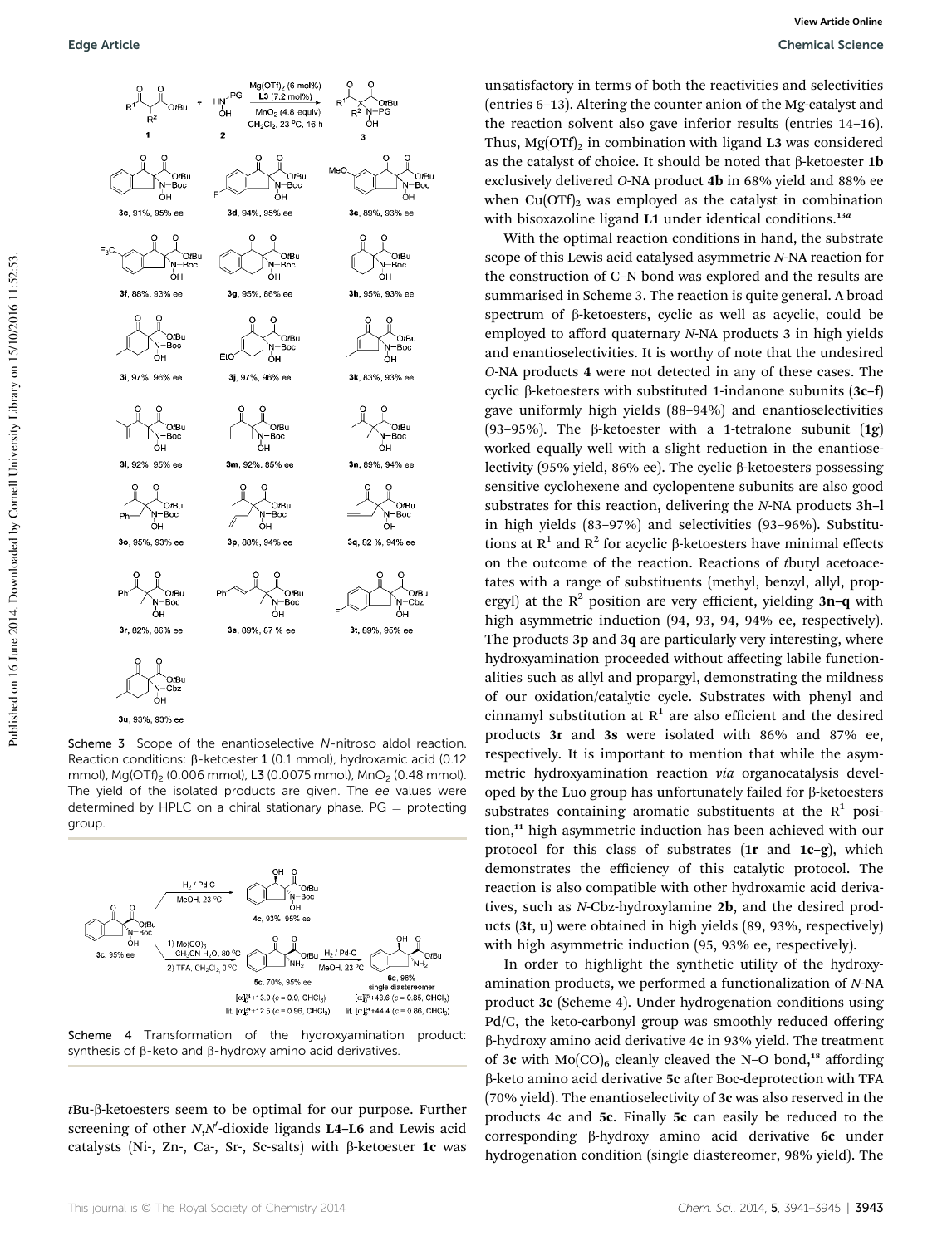absolute configuration of  $\beta$ -keto amino acid derivative 5c (and hence 3c) was assigned as *R* by comparing the optical rotation of 5c with previously reported literature data.<sup>19</sup>

### Conclusions

In conclusion, we have developed a Lewis acid catalysed asymmetric hydroxyamination of b-ketoesters with *in situ* generated nitroso compounds, using a readily available Mg-catalyst in combination with a *N*,*N*<sup>'</sup>-dioxide ligand. This protocol is very mild with broad substrate scope offering easy access to enantioenriched quaternary b-keto amino acid derivatives in high yields while maintaining a high level of chemoselectivities. Further investigations are underway to clarify the detailed mechanism of this transformation and to explore the scope of nitrosocarbonyl chemistry in asymmetric synthesis.

#### Acknowledgements

This work is supported by a Grant-in-Aid for Scientific Research (no. 23225002), Advance Catalytic Transformation program for Carbon utilization, The Uehara Memorial Foundation, Nippon Pharmaceutical Chemicals Co., Ltd, and Advance Electric Co., Inc. MB thanks JSPS for a fellowship.

#### Notes and references

- 1 (*a*) R. Hili and A. K. Yudin, *Nat. Chem. Biol.*, 2006, 2, 284; (*b*) *Modern Amination Methods*, ed. A. Ricci, WILEY-VCH, Weinheim, 2000; (*c*) *Amino Group Chemistry: From Synthesis to the Life Sciences*, ed. A. Ricci, WILEY-VCH, Weinheim, 2008; (*d*) R. M. Williams, in *Synthesis of Optically Active a-Amino Acids*, Pergamon, Oxford, U.K., 1989.
- 2 For reviews, see:(*a*) A. M. R. Smith and K. K. Hii, *Chem. Rev.*, 2011, 111, 1637; (*b*) J. M. Janey, *Angew. Chem., Int. Ed.*, 2005, 44, 4292; (*c*) C. Greck, B. Drouillat and C. Thomassigny, *Eur. J. Org. Chem.*, 2004, 1377; (*d*) H. Yamamoto and N. Momiyama, *Chem. Commun.*, 2005, 3514.
- 3 For selected examples see:(*a*) G. K. Friestad and A. K. Mathies, *Tetrahedron*, 2007, 63, 2541; (*b*) S. M. Weinreb and R. K. Orr, *Synthesis*, 2005, 1205; (*c*) M. M. B. Marques, *Angew. Chem., Int. Ed.*, 2006, 45, 348; (*d*) A. Ting and S. E. Schaus, *Eur. J. Org. Chem.*, 2007, 5797; (*e*) J. M. Verkade, L. J. C. van Hemert, P. J. L. M. Quaedflieg and F. P. J. T. Rutjes, *Chem. Soc. Rev.*, 2008, 37, 29; For review on catalytic asymmetric Mannich reactions, see:; (*f*) S. Kobayashi and M. Ueno, in *Comprehensive Asymmetric Catalysis*, ed. E. N. Jacobsen, A. Pfaltz and H. Yamamoto, Springer, Berlin, 2004, suppl. 1, ch. 29.5, pp. 143–150.
- 4 For selected examples, see:(*a*) M. Marigo, K. Juhl and K. A. Jørgensen, *Angew. Chem., Int. Ed.*, 2003, 42, 1367; (*b*) S. Saaby, M. Bella and K. A. Jørgensen, *J. Am. Chem. Soc.*, 2004, 126, 8120; (*c*) M. Terada, M. Nakano and H. Ube, *J. Am. Chem. Soc.*, 2006, 128, 16044; (*d*) R. He, X. Wang, T. Hashimoto and K. Maruoka, *Angew. Chem., Int. Ed.*, 2008, 47, 9466; (*e*) Y. Hasegawa, M. Watanabe, I. D. Gridnev and T. Ikariya, *J. Am. Chem. Soc.*, 2008, 130,

2158; (*f*) T. Mashiko, N. Kumagai and M. Shibasaki, *J. Am. Chem. Soc.*, 2009, 131, 14990; (*g*) H. Konishi, T. Y. Lam, J. P. Malerich and V. H. Rawal, *Org. Lett.*, 2010, 12, 2028; (h) T. Bui, G. Hernández-Torres, C. Millite and C. F. Barbas III, *Org. Lett.*, 2010, 12, 5696; (*i*) Q.-H. Deng, T. Bleith, H. Wadepohl and L. H. Gade, *J. Am. Chem. Soc.*, 2013, 135, 5356; (*j*) B. List, *J. Am. Chem. Soc.*, 2002, 124, 5656; (*k*) C.-L. Zhu, F.-G. Zhang, W. Meng, J. Nie, D. Cahard and J.-A. Ma, *Angew. Chem., Int. Ed.*, 2011, 50, 5869; (*l*) D. G. Blackmond, A. Moran, M. Hughes and A. Armstrong, *J. Am. Chem. Soc.*, 2010, 132, 7598; (*m*) W. Li, X. Liu, X. Hao, X. Hu, Y. Chu, W. Cao, S. Qin, C. Hu, L. Lin and X. Feng, *J. Am. Chem. Soc.*, 2011, 133, 15268; (*n*) C. Liu, Q. Zhu, K.-W. Huang and Y. Lu, *Org. Lett.*, 2011, 13, 2638; (*o*) T.-Y. Liu, H.-L. Cui, Y. Zhang, K. Jiang, W. Du, Z.-Q. He and Y.-C. Chen, *Org. Lett.*, 2007, 9, 3671; For a general review of the use of azodicarboxylates in C–N bond forming reactions, see:; (*p*) V. Nair, A. T. Biju, S. C. Mathew and B. P. Babu, *Chem.*–*Asian J.*, 2008, 3, 810.

- 5 (*a*) Y. Leblanc, R. Zamboni and M. A. Bernstein, *J. Org. Chem.*, 1991, 56, 1971; (*b*) Ref. 4*b*; (*c*) T. B. Poulsen, C. Alemparte and K. A. Jørgensen, *J. Am. Chem. Soc.*, 2005, 127, 11614; (*d*) J. T. Suri, D. D. Steiner and C. F. Barbas III, *Org. Lett.*, 2005, 7, 3885.
- 6 For selected examples of catalytic asymmetric *N*-nitroso aldol reaction with aryl nitroso compounds, see:(*a*) N. Momiyama and H. Yamamoto, *J. Am. Chem. Soc.*, 2004, 126, 5360; (*b*) H.-M. Guo, L. Cheng, L.-F. Cun, L.-Z. Ghong, A.-Q. Mi and Y.-Z. Jiang, *Chem. Commun.*, 2006, 429; (*c*) T. Kano, M. Ueda, J. Takai and K. Maruoka, *J. Am. Chem. Soc.*, 2006, 128, 6046; (*d*) C. Palomo, S. Vera, I. Velilla, A. Mielgo and E. G´omez-Bengoa, *Angew. Chem., Int. Ed.*, 2007, 46, 8054; (*e*) K. Shen, X. Liu, G. Wang, L. Lin and X. Feng, *Angew. Chem., Int. Ed.*, 2011, 50, 4684; (*f*) L.-N. Jia, J. Huang, L. Peng, L.-L. Wang, J.-F. Bai, F. Tian, G.-Y. He, X.-Y. Xu and L.-X. Wang, *Org. Biomol. Chem.*, 2012, 10, 236; (*g*) A. Yanagisawa, T. Fujinami, Y. Oyokawa, T. Sugita and K. Yoshida, *Org. Lett.*, 2012, 14, 2434.
- 7 For pioneering work on nitrosocarbonyl compounds see:(*a*) G. W. Kirby and J. G. Sweeny, *J. Chem. Soc., Chem. Commun.*, 1973, 704; (*b*) G. W. Kirby, *Chem. Soc. Rev.*, 1977, 6, 1, For reviews on nitrosocarbonyl Diels-Alder reactions, see:; (*c*) J. Streith and A. Defoin, *Synthesis*, 1994, 1107; (*d*) C. Kibayashi and S. Aoyagi, *Synlett*, 1995, 873; (*e*) P. E. Vogt and M. J. Miller, *Tetrahedron*, 1998, 54, 1317; (*f*) Y. Yamamoto and H. Yamamoto, *Eur. J. Org. Chem.*, 2006, 2031; (*g*) B. S. Bodnar and M. J. Miller, *Angew. Chem., Int. Ed.*, 2011, 50, 5630, For reviews on nitrosocarbonyl ene reactions, see:; (*h*) W. Adam and O. Krebs, *Chem. Rev.*, 2003, 103, 4131; (*i*) S. Iwasa, A. Fakhruddin and H. Nishiyama, *Mini-Rev. Org. Chem.*, 2005, 2, 157; (*j*) M. Baidya and H. Yamamoto, *Synthesis*, 2013, 45, 1931.
- 8 For selected oxidation methods, see:(*a*) S. Iwasa, A. Fakhruddin, Y. Tsukamoto, M. Kameyama and H. Nishiyama, *Tetrahedron Lett.*, 2002, 43, 6159; (*b*) J. A. K. Howard, G. Ilyashenko, H. A. Sparkes, A. Whiting and A. R. Wright, *Adv. Synth. Catal.*, 2008, 350, 869; (*c*)